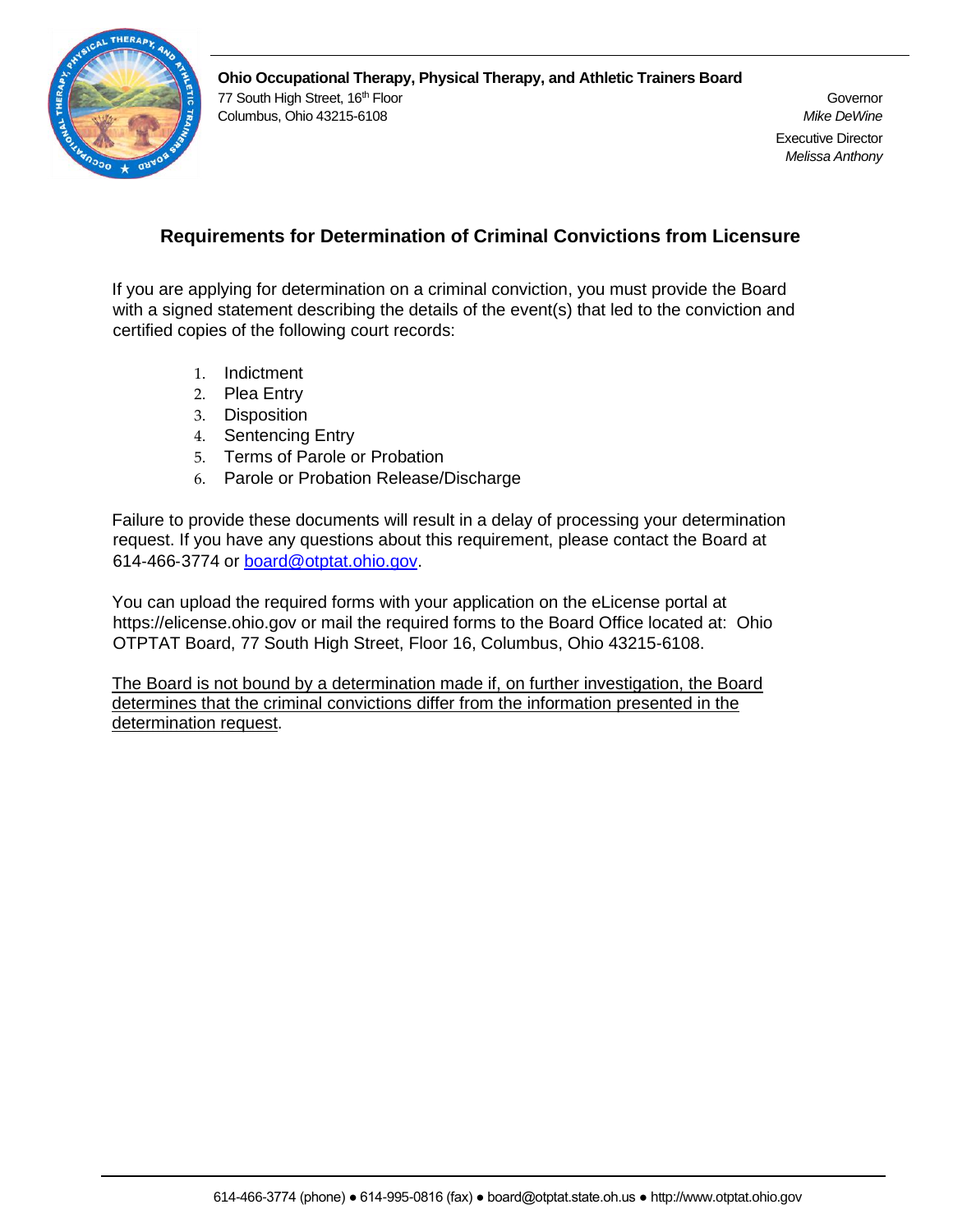## **VOLUNTARY STATEMENT FORM**

| Date:                   |  |                                                                                                                                                                                                                               |  |  |  |  |
|-------------------------|--|-------------------------------------------------------------------------------------------------------------------------------------------------------------------------------------------------------------------------------|--|--|--|--|
| Full Name:              |  |                                                                                                                                                                                                                               |  |  |  |  |
| Address:                |  |                                                                                                                                                                                                                               |  |  |  |  |
|                         |  | the control of the control of the control of the control of the control of the control of the control of the control of the control of the control of the control of the control of the control of the control of the control |  |  |  |  |
| <b>Conviction Date:</b> |  |                                                                                                                                                                                                                               |  |  |  |  |
|                         |  |                                                                                                                                                                                                                               |  |  |  |  |
|                         |  |                                                                                                                                                                                                                               |  |  |  |  |
|                         |  |                                                                                                                                                                                                                               |  |  |  |  |
|                         |  |                                                                                                                                                                                                                               |  |  |  |  |
|                         |  |                                                                                                                                                                                                                               |  |  |  |  |
|                         |  |                                                                                                                                                                                                                               |  |  |  |  |
|                         |  |                                                                                                                                                                                                                               |  |  |  |  |
|                         |  |                                                                                                                                                                                                                               |  |  |  |  |
|                         |  |                                                                                                                                                                                                                               |  |  |  |  |
|                         |  |                                                                                                                                                                                                                               |  |  |  |  |
|                         |  |                                                                                                                                                                                                                               |  |  |  |  |
|                         |  |                                                                                                                                                                                                                               |  |  |  |  |
|                         |  |                                                                                                                                                                                                                               |  |  |  |  |
|                         |  |                                                                                                                                                                                                                               |  |  |  |  |
|                         |  |                                                                                                                                                                                                                               |  |  |  |  |
|                         |  |                                                                                                                                                                                                                               |  |  |  |  |
|                         |  | Page __ of __                                                                                                                                                                                                                 |  |  |  |  |